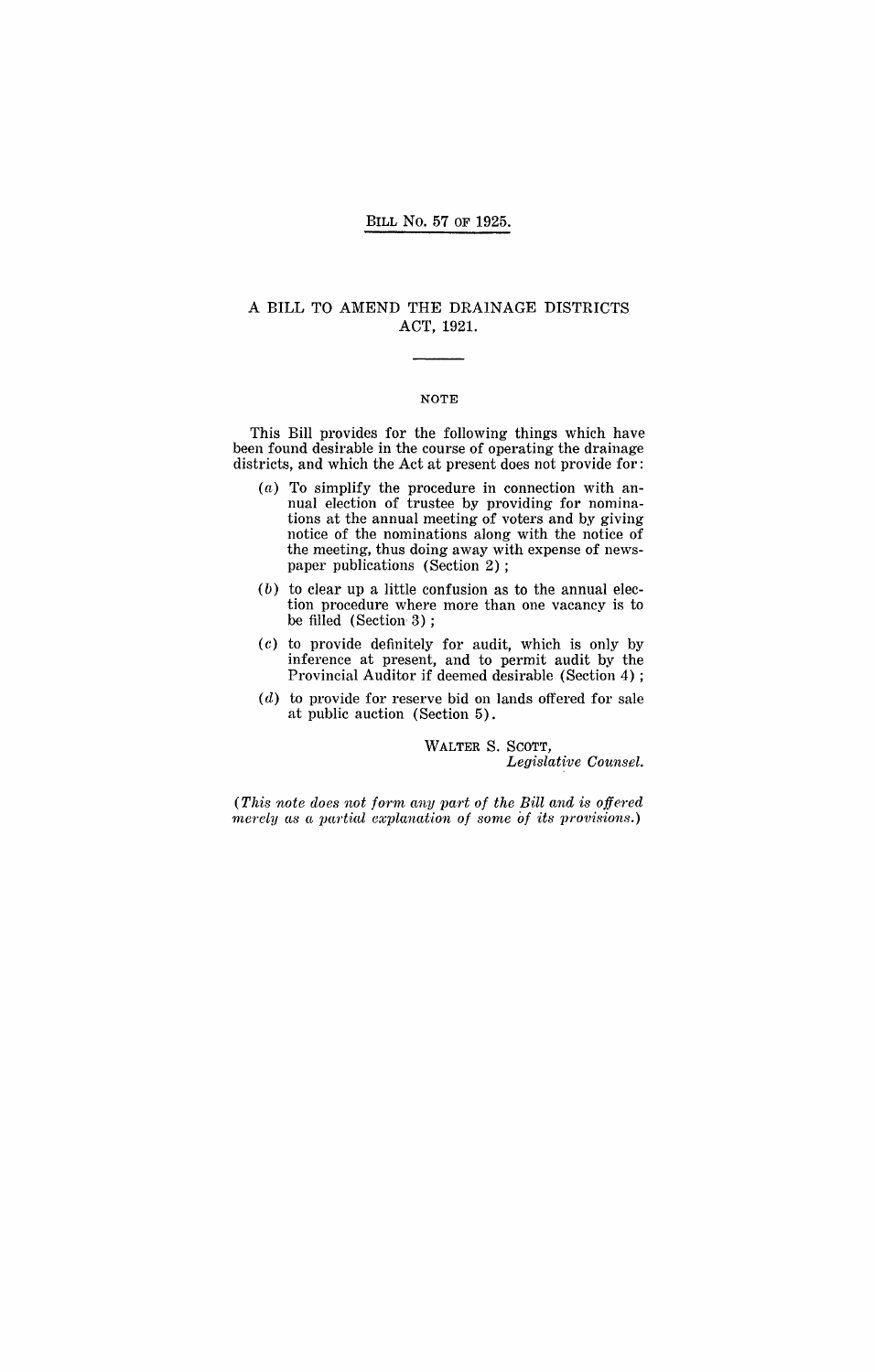# **BILL**

#### No. 57 of 1925.

#### An Act to amend The Drainage Districts Act, 1921.

#### *(Assented to* , 1925.)

H IS MAJESTY, by and with the advice and consent of the Legislative Assembly of the Province of Alberta, .enacts as follows:

**1.** This Act may. be cited as *"The Drainage Districts Act, 1921, Amendment Act, 1925."* 

*2. The Drainage Districts Act,* 1921, being chapter 46 of the Revised Statutes of Alberta, 1922, is amended by striking out section 28a, and substituting therefor the following:

" $28a$ .  $-(1)$  The secretary shall at least two weeks prior to the last day of January in each year send by registered mail to each voter of the district, or cause to be posted up in at least five conspicuous places in the district, notice of the annual meeting in the following form:

#### " 'NOTICE.

" 'Notice is hereby given that a meeting of the voters of the ........................ Drainage District will be held at ................................................. . *(Description of place.)* 

on the ................. day of January A.D. 19 ... , at  $\ldots$   $\ldots$   $\ldots$   $\ldots$   $\ldots$   $\ldots$   $\ldots$   $\ldots$  for the purpose of receiving the auditor's report of the finances of the district up to the preceding 31st day of December and for the purpose of receiving the reports of the secretary-treasurer and trustees of the district.

" Take notice further, that nominations for ...... places on the board of trustees of the district will be received by the secretary at the said meeting and for one week thereafter. The nominations must be in the form set out in the form BB in the schedule to *The Drainage Districts Act,* 1921, and such forms may be obtained from the secretary at the said meeting. *(If more than one vacancy is to be filled, set forth here particulars of each and direct that nominations must be made separately for each vacancy.)* 

"'Dated at ....................... this ........... day  $of \ldots \ldots \ldots \ldots \ldots \ldots \ldots \ldots$ . A.D.  $19 \ldots$ 

# *Sec'retary.'*

"(2) Such notice shall be mailed or posted up as the case  $*$ may be at least seven clear days before the date fixed for such meeting."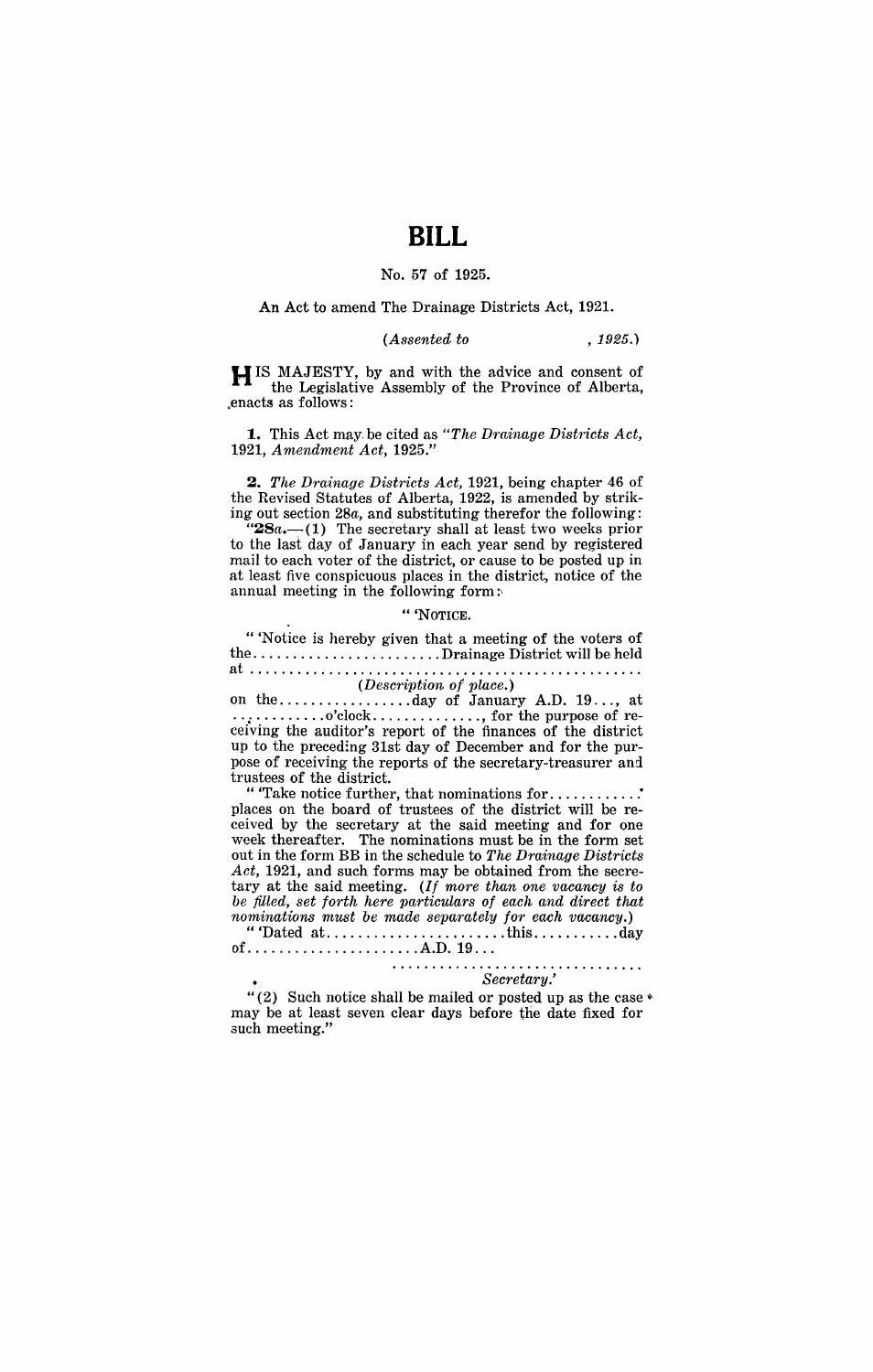- **3.** Section 31 of the said Act is amended as follows:
	- (a) As to subsection (1) thereof: By striking out the words "the vacancies" where they occur therein, and substituting therefor the words "any vacancy."
	- (b) By adding as subsection (3) thereof the followmg:

"(3) If there is voting for more than one vacancy there· shall be a separate ballot for each vacancy."

4. Section *56a* is added to the said Act as follows:

"56a. The board shall at its first meeting in each year or within two months thereafter appoint one or more auditors, but no one who then or during the preceding year is or was a member of the board or is or was secretary-treasurer or who has or had during the preceding year directly or indirectly, alone or with any other person, a share or interest in any contract or employment with or on behalf of the board, except as auditor, shall be so appointed;

"Provided, that the books and records of the board shall at all times be subject to examination and audit by the Provincial Auditor, and by such other persons as the Lieutenant Governor in Council may authorize in that behalf."

**5.** Section *1550* of the said· Act is amended by adding thereto as subsection (4) thereof the following:

"( 4) The board shall fix a minimum price for each parcel of land by way of a reserve bid."

**G.** The schedule to the said Act is amended by adding as form BB the following:

#### "FORM BB.

#### *"(Section 28a.)*

### "NOMINATION PAPER FOR ANNUAL ELECTION.

"We, the undersigned voters within the meaning of *The Drainage Districts Act, 1921, in the ...................*....... Drainage District, hereby nominate ....... > •••••••••••••

*(Name, residence and occupation of person nominated.)* 

a person eligible to hold office as trustee under the provisions of *The Drainage Districts Act,* 1921, as candidate for the election now to be held for trustee of the said district, to fill the vacancy caused by the retirement of ............. .

*(or as the case may be).* 

"Witness OUt· hands this ...................... ,day of .............................. A.D. 19 ... *(to be signed by ten voters of the district)."*